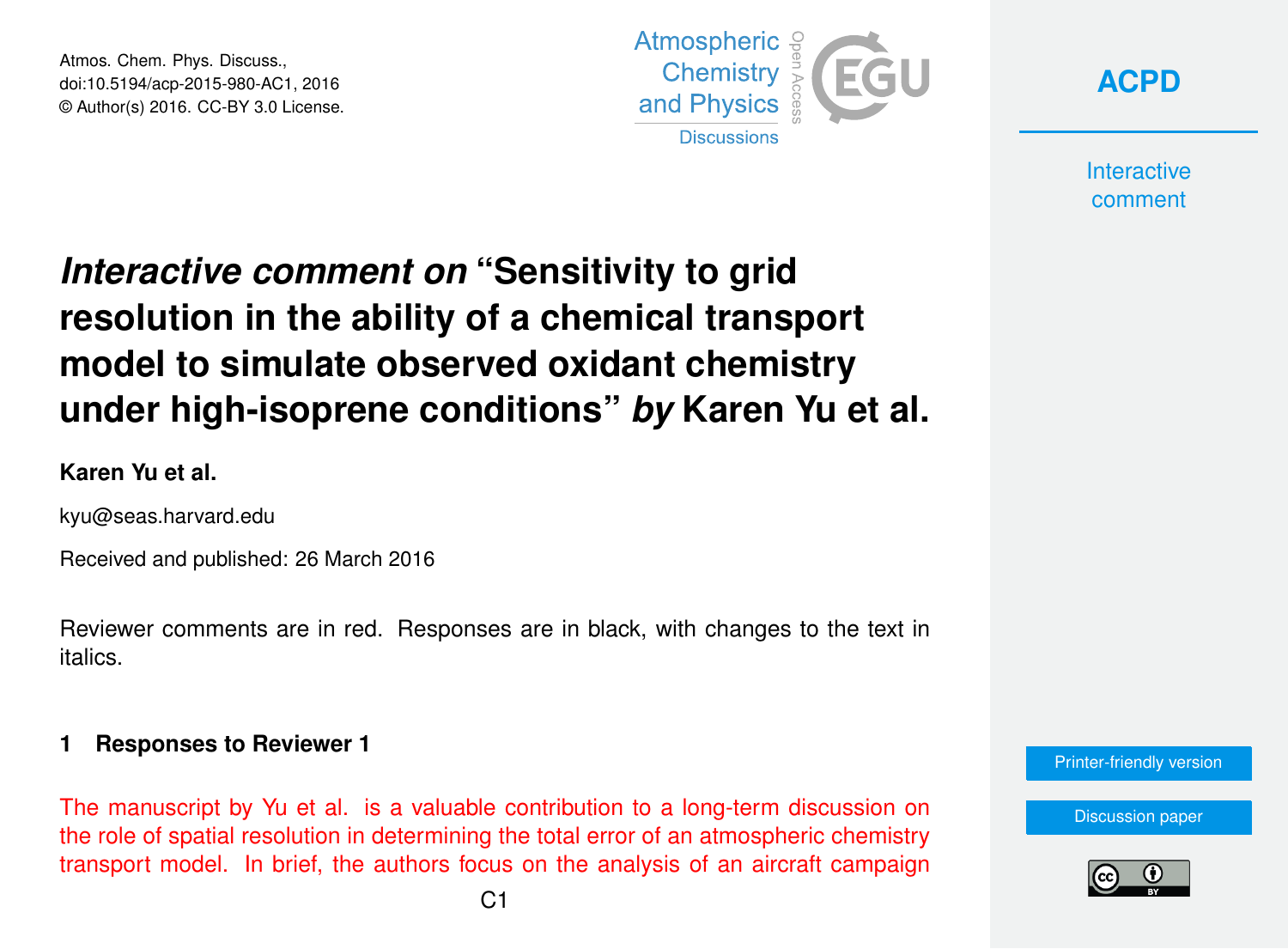in the South-Eastern US, which is a region characterized by large biogenic isoprene emissions, and compare the observations with simulations carried out with the same model (GEOS-Chem) at three spatial resolution (increasing from c.a. 400 to c.a. 28 km). They found a little impact by increased resolution on simulated values of ozone and  $NO<sub>x</sub>$ , especially in the free troposphere. They thus conclude that a coarse resolution model is adequate to resolve regional contributions to ozone export on a global perspective.

I found the manuscript concise, clear and well written, and I tend to agree with the main conclusions of the authors, based on the material showed here. I only have a few comments, which are more requests of clarification from an interested reader, that may further improve the interpretation of some of the results:

1.1 Specific comments

page 2, lines 19-29: in this paragraph the authors review previous similar studies on the horizontal resulution issue, but at the end of the manuscript it is not clear to the reader what is the advancement/difference/similarity (if any) with these studies. I recommend inclusing a short paragraph in the conclusions on that.

We have updated the abstract, body of text, and conclusions to reflect these concerns.

In the abstract, the following text has been added:

*The good agreement of simulated and observed concentration variances implies that smaller-scale non-linearities (urban and power plant plumes) are not important on the regional scale.*

In the body of the text, on line 14 of page 6, we add the following:

*Non-linear effects have been reported in previous model studies at the km-scale of urban areas (Kumar and Russell, 1996; Chock et al., 2002; Shrestha et al., 2009; Tie et al., 2010) or pollution plumes (Henderson et al., 2010; Valin et al., 2011), and these*

**[ACPD](http://www.atmos-chem-phys-discuss.net/)**

**Interactive** comment

[Printer-friendly version](http://www.atmos-chem-phys-discuss.net/acp-2015-980/acp-2015-980-AC1-print.pdf)

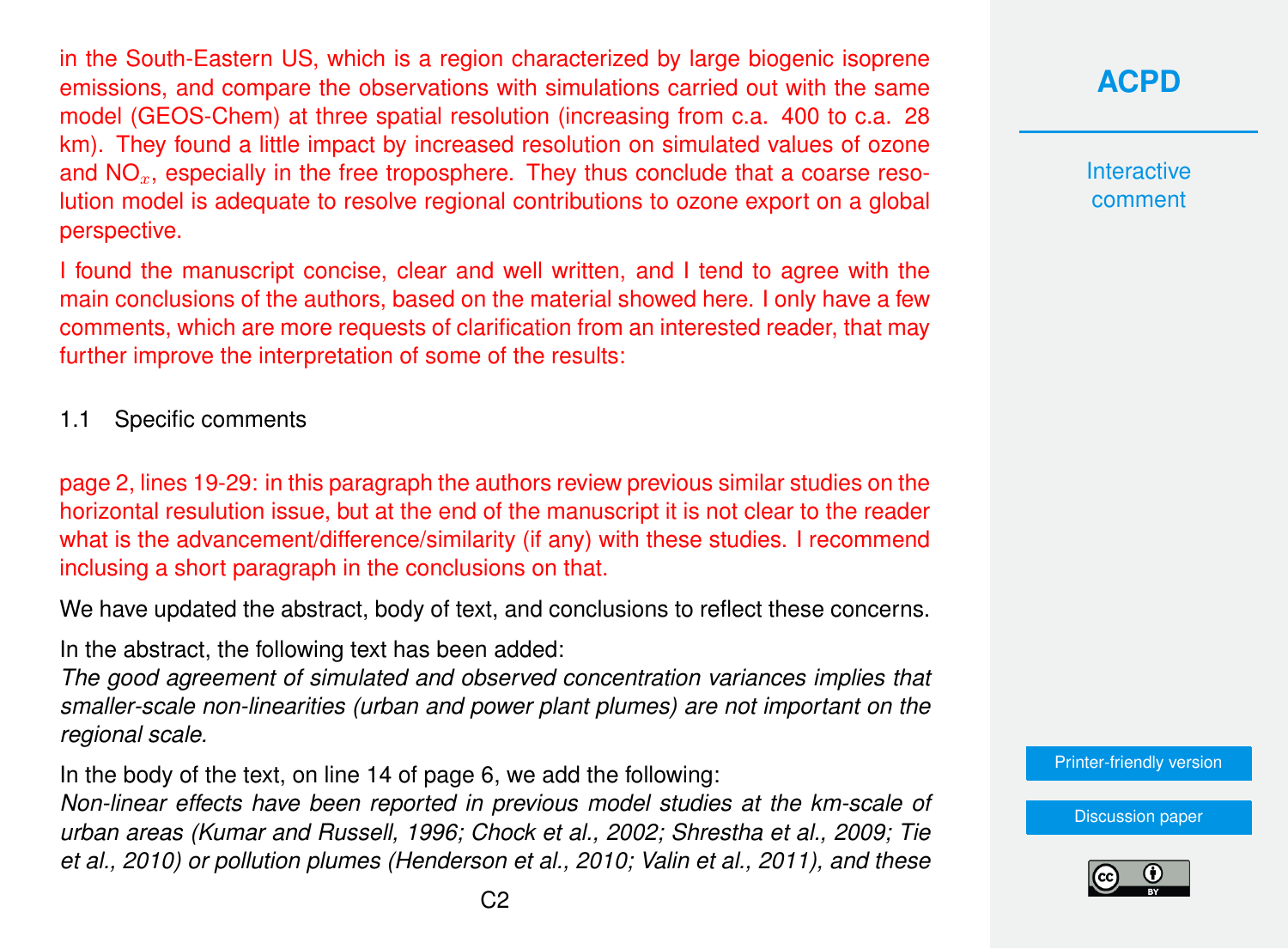small-scale effects are not resolved here even at  $0.25^o \times 0.3125^o$  resolution.

In the conclusions, we amend the following paragraph (addition in italics): Spatial correlations between model and observations improve as resolution increases from  $4^o \times 5^o$  to  $2^o \times 2.5^o$  but then decrease as resolution increases further to  $0.25^o \times$  $0.3125^o$ . This shows that finer modes of variability are more difficult to capture in models of commensurate resolution, *consistent with the results of previous studies such as Fiore et al. (2003) and Valari and Menut (2008)*.

And add the following sentence:

*Previous model studies have pointed out significant chemical non-linearities at the* scale of urban and industrial plumes, smaller than the  $0.25^{\circ} \times 0.3125^{\circ}$  resolution used *here. However, the ability of GEOS-Chem to simulate the variability of concentrations observed in SEAC*4*RS implies that such small-scale effects are not important on the regional scale.*

page 5, lines 4-5: the varying  $ISOP-NO<sub>x</sub>$  relationship in the model is one of the most intriguing results presented in the manuscript. However, its interpretation is left too much to speculations by the reader. Can this analysis be improved? For example, can the referred statement on "temperature and stagnation" be proved calculating correlatons with temperature and a stagnation index?

We now compute correlations with temperature and update line 5 on page 5 to read as follows:

The  $4^o \times 5^o$  simulation actually shows positive correlations, likely reflecting a common sensitivity to *regional stagnation and resulting high temperatures. We find in the model that NO*<sup>x</sup> *concentrations are strongly correlated with surface air temperature on the*  $4^o \times 5^o$  *scale (r = 0.66) but not on the*  $0.25^o \times 0.3125^o$  *scale (r = 0.17).* 

page 5, lines 13-15: The role of OH is recurring here and throughout the manuscript. Please consider to include some visualization of the changing OH or related species fields, this may help the reader in the interpretation of results.

**[ACPD](http://www.atmos-chem-phys-discuss.net/)**

**Interactive** comment

[Printer-friendly version](http://www.atmos-chem-phys-discuss.net/acp-2015-980/acp-2015-980-AC1-print.pdf)

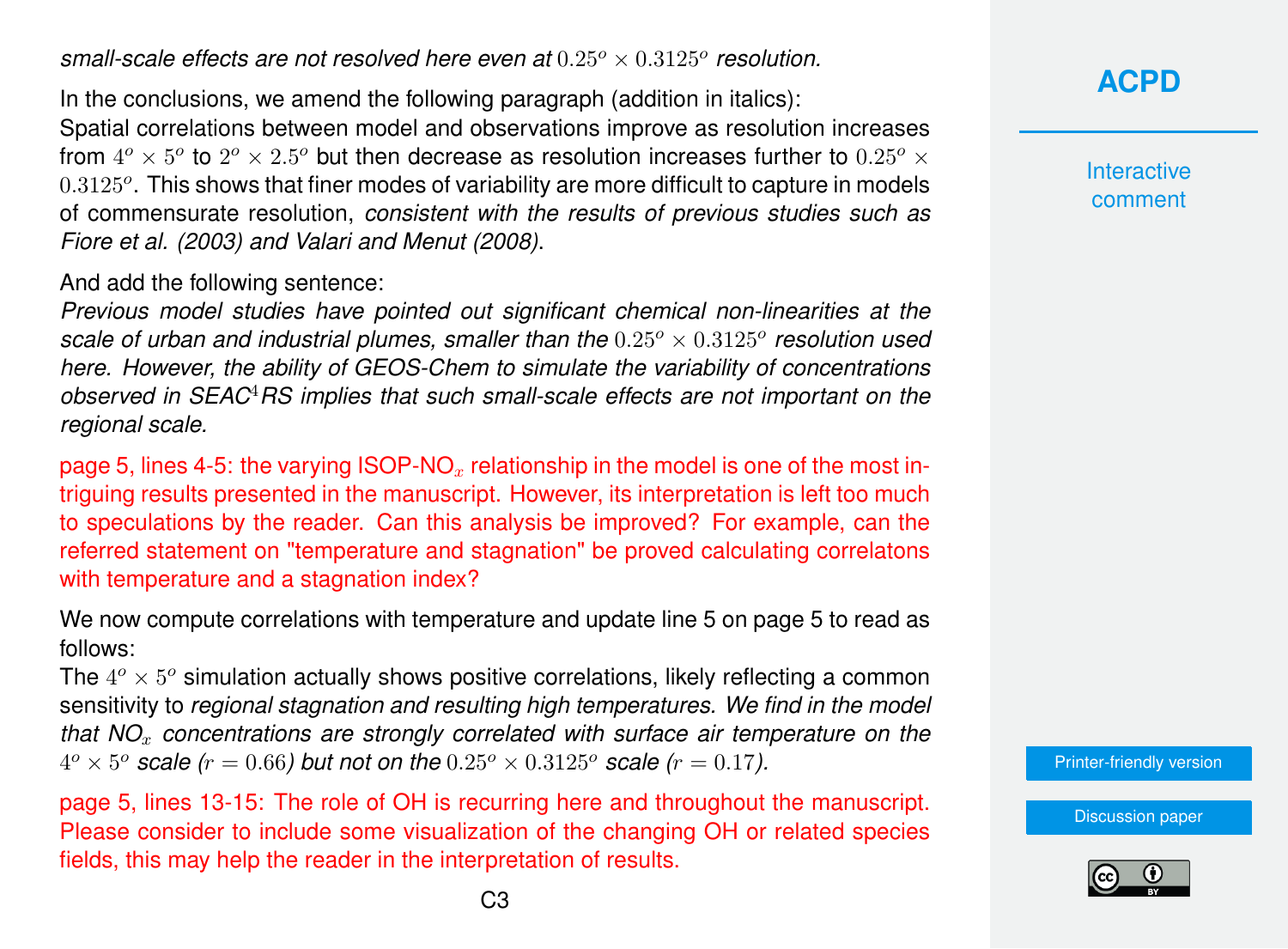We have updated Figure 2 to include panels colored by OH to show more clearly OH depletion under low-NO<sub> $<sub>x</sub>$  conditions.</sub></sub>

page 6, lines 26-27: I do not completely agree with this statement, in particular for isoprene. Looking at Figure 4, all the model realizations look pretty similar to observations, however Taylor diagram in Figure 5 display a dramatic decrease of model skills with increasing resolution. It is not clear to the reader why it happens at this point, it comes as some sort of surprise, so it needs further analysis and discussion. Perhaps, here and for other purposes it would be beneficial to include some sort of more direct visualization of the model-to-obs comparisons (e.g. simple timeseries of data, or scatter plots), maybe in the supplement, in order to keep the main text concise

We amended the text to clarify that correlations are computed using observations averaged to model grid and timestep. We average observations to model grid and timestep as this is a fairer way to compare model output to observations when computing correlations, but it also means correlations will worsen at higher resolution because higher resolution features are inherently more difficult to capture.

## **2 Responses to Reviewer 2**

The authors explain and show concisely the main thesis of the manuscript which falls within the scope of the journal. References and discussion of previous work is sufficient. I recommend publication with minor revisions.

#### 2.1 Main comments

Many aspects (mostly chemical) are left to other papers which are not all available in ACPD yet (e.g. Travis et al.). Therefore, I would like to see in the manuscript the relative differences for the simulated daytime ozone levels going from  $2^o \times 2.5^o$  to  $0.25^o \times 0.3125^o$ 

[Discussion paper](http://www.atmos-chem-phys-discuss.net/acp-2015-980)

[Printer-friendly version](http://www.atmos-chem-phys-discuss.net/acp-2015-980/acp-2015-980-AC1-print.pdf)



**[ACPD](http://www.atmos-chem-phys-discuss.net/)**

**Interactive** comment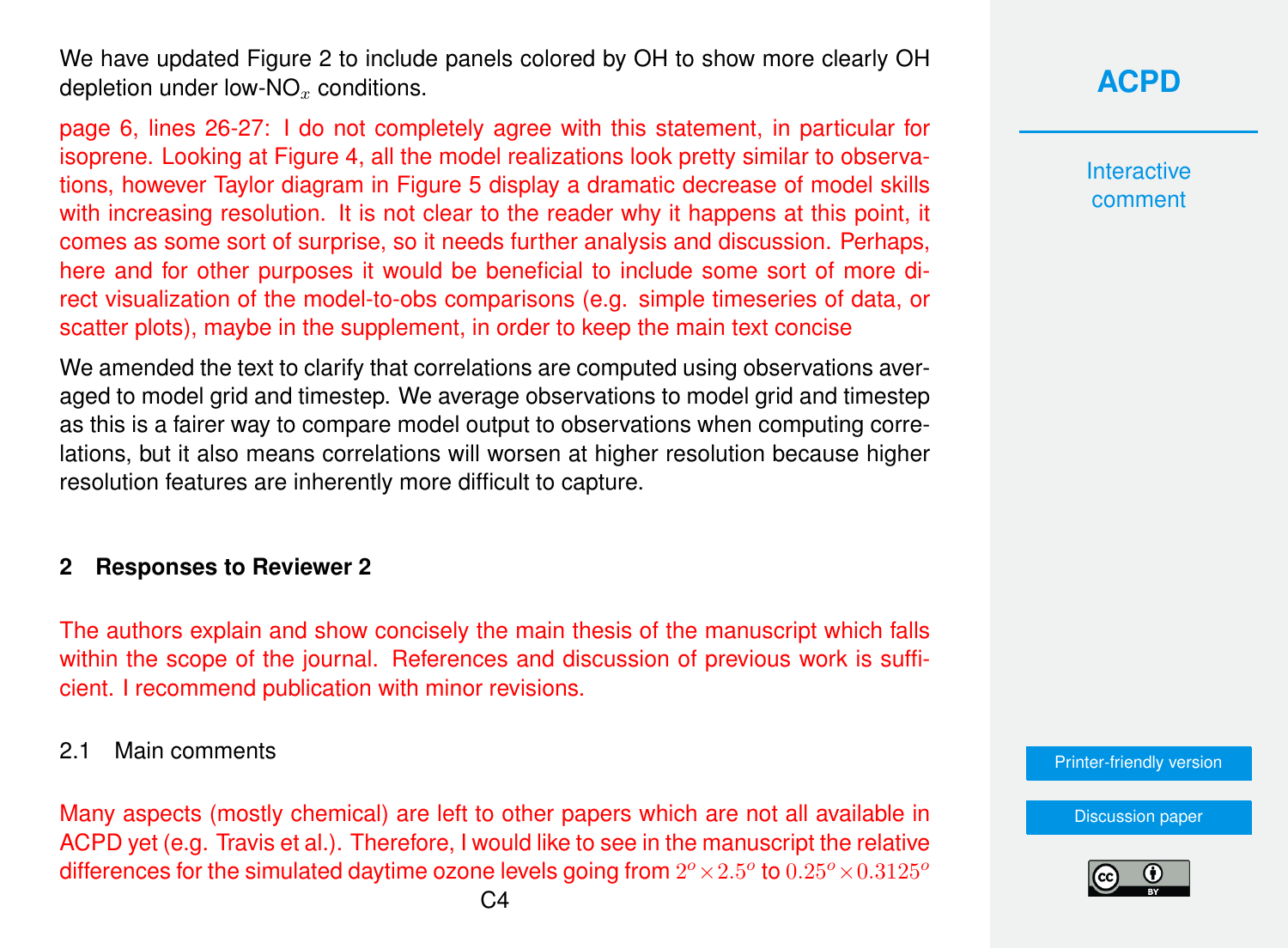resolution. Such a figure for August at the surface and at 4 km would be sufficient and help make the point of the authors clearer.

Travis et al., (2016) and the other GEOS-Chem papers referenced are now either published or in ACPD. References have been updated in our manuscript.

The authors discuss the segregation of isoprene and  $NO<sub>x</sub>$  emissions and of isoprene oxidation pathways. These statements need some abstraction by the reader and are obvious. They should be substantiated by calculations. The literature I am aware of discusses the intensity of chemical segregation between two species like isoprene and OH and not between two pathways or emissions. Please add mathematical definitions, calculations and a figure for different model resolutions.

Additional discussion of isoprene oxidation pathways can be found in Travis et al., (2016).

We have updated Figure 2 to include panels colored by OH to show more clearly OH depletion under low-NO<sub>x</sub> conditions (see attached figure).

#### **3 References**

Chock, D. P., Winkler, S. L., and Sun, P.: Effect of grid resolution and subgrid assumptions on the model prediction of a reactive bouyant plume under convective conditions, Atmos. Environ., 36, 4649–4662, doi:10.1016/S1352-2310(02)00422-3, 2002.

Fiore, A. M., Jacob, D. J., Mathur, R., and Martin, R. V.: Application of empirical orthogonal functions to evaluate ozone simulations with regional and global models, J. Geophys. Res., 108, doi:10.1029/2002jd003151, 4431, 2003.

Henderson, B. H., Jeffries, H. E., Kim, B.-U., and Vizuete, W. G.: The influence of model resolution on ozone in industrial volatile organic compound plumes, J. Air Waste

**[ACPD](http://www.atmos-chem-phys-discuss.net/)**

**Interactive** comment

[Printer-friendly version](http://www.atmos-chem-phys-discuss.net/acp-2015-980/acp-2015-980-AC1-print.pdf)

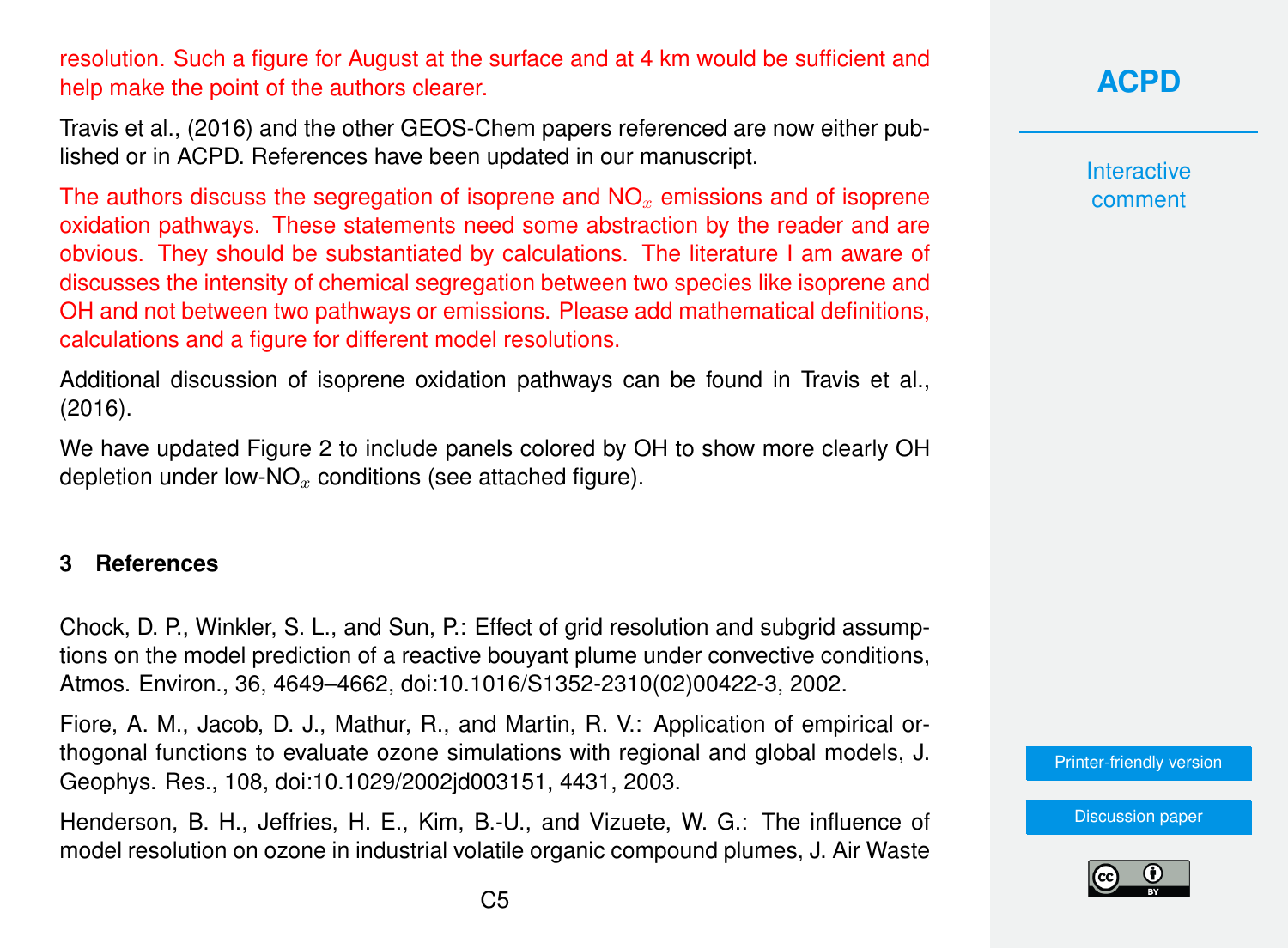Manage., 60, 1105–1117, doi:10.3155/1047-3289.60.9.1105, 2010.

Kumar, N. and Russell, A. G.: Multiscale air quality modeling of the northeastern United States, Atmos. Environ., 30, 1099–1116, doi:10.1016/1352-2310(95)00317-7, 1996.

Shrestha, K. L., Kondo, A., Kaga, A., and Inoue, Y.: High-resolution modeling and evaluation of ozone air quality of Osaka using MM5-CMAQ system, J. Environ. Sci., 21, 782–789, doi:10.1016/s1001-0742(08)62341-4, 2009.

Tie, X., Brasseur, G., and Ying, Z.: Impact of model resolution on chemical ozone formation in Mexico City: application of the WRF-Chem model, Atmos. Chem. Phys., 10, 8983–8995, doi:10.5194/acp-10-8983-2010, 2010.

Travis, K. R., Jacob, D. J., Fisher, J. A., Kim, P. S., Marais, E. A., Zhu, L., Yu, K., Miller, C. C., Yantosca, R. M., Sulprizio, M. P., Thompson, A. M., Wennberg, P. O., Crounse, J. D., St. Clair, J. M., Cohen, R. C., Laugher, J. L., Dibb, J. E., Hall, S. R., Ullmann, K., Wolfe, G. M., Pollack, I. B., Peischl, J., Neuman, J. A., and Zhou, X.:  $NO<sub>x</sub>$  emissions, isoprene oxidation pathways, vertical mixing, and implications for surface ozone in the Southeast United States, Atmos. Chem. Phys. Discussions, doi:10.5194/acp-2016- 110, 2016.

Valari, M. and Menut, L.: Does an increase in air quality models' resolution bring surface ozone concentrations closer to reality?, J. Atmos. Ocean Tech., 25, 1955–1968, doi:10.1175/2008jtecha1123.1, 2008.

Valin, L. C., Russell, A. R., Hudman, R. C., and Cohen, R. C.: Effects of model resolution on the interpretation of satellite  $NO<sub>2</sub>$  observations, Atmos. Chem. Phys., 11, 11 647–11 655, doi:10.5194/acp-11-11647-2011, 2011.

# **[ACPD](http://www.atmos-chem-phys-discuss.net/)**

**Interactive** comment

[Printer-friendly version](http://www.atmos-chem-phys-discuss.net/acp-2015-980/acp-2015-980-AC1-print.pdf)





Interactive comment on Atmos. Chem. Phys. Discuss., doi:10.5194/acp-2015-980, 2016.